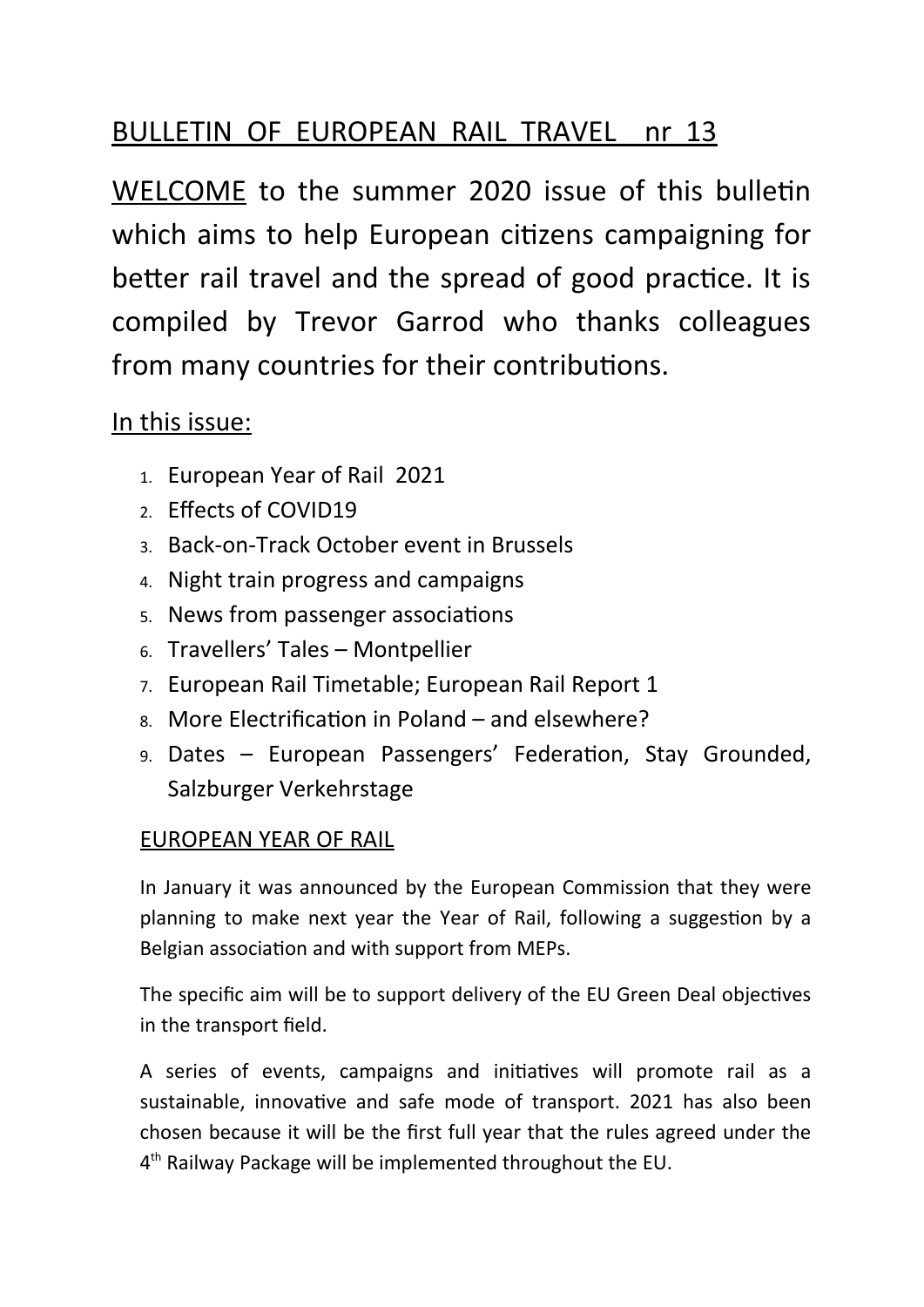Details are being finalised during the coming weeks and we hope to report more in our next issue, due out at the start of September.

#### EFFECTS OF COVID19

The coronavirus pandemic from February onwards led to cutbacks in rail services, especially across borders, as people were discouraged from travelling. It affected air, ferry and bus travel as well Eurostar services were reduced to three a day and some open access operators, such as Hull Trains, suspended services.

On the other hand, the lockdowns in many countries also led to a reduction in air pollution in mid April, average air pollution in London was at its lowest since recordings began on 2000. At the same time, a Swiss bank predicted strong growth for European rail - 10 % per year - after the pandemic.

Some innovative thinking also emerged. For example, the Austrian Government introduced a temporary Public Service Obligation on the main line between Vienna and Salzburg, whereby from April  $20<sup>th</sup>$  it supported trains of both the state operator, OeBB and the open access operator WESTbahn. It was able to do this under the European Commission's Temporary Framework rules. The arrangement was that for three months each operator would run a train alternately every two hours between Vienna and Salzburg and accept each other's tickets.

In Switzerland, a campaign was launched to advise people how to behave on public transport journeys, following SBB's reinstatement of many suspended services on May  $11^{\text{th}}$ . Details can be found on [https://news.ch/artikel96331/coronavirus-protection-meaures-to-make-travel](https://news.ch/artikel96331/coronavirus-protection-meaures-to-make-travel-as-safe-as-possible)[as-safe-as-possible](https://news.ch/artikel96331/coronavirus-protection-meaures-to-make-travel-as-safe-as-possible)

For example, the advice states that if 2-meter-distancing cannot be maintained, face masks are recommended and can be obtained at station shops. Other advice includes to purchase tickets online if possible, avoid peak hours and not to treat stations as meeting places. The increased hygiene measures being undertaken by SBB are also described.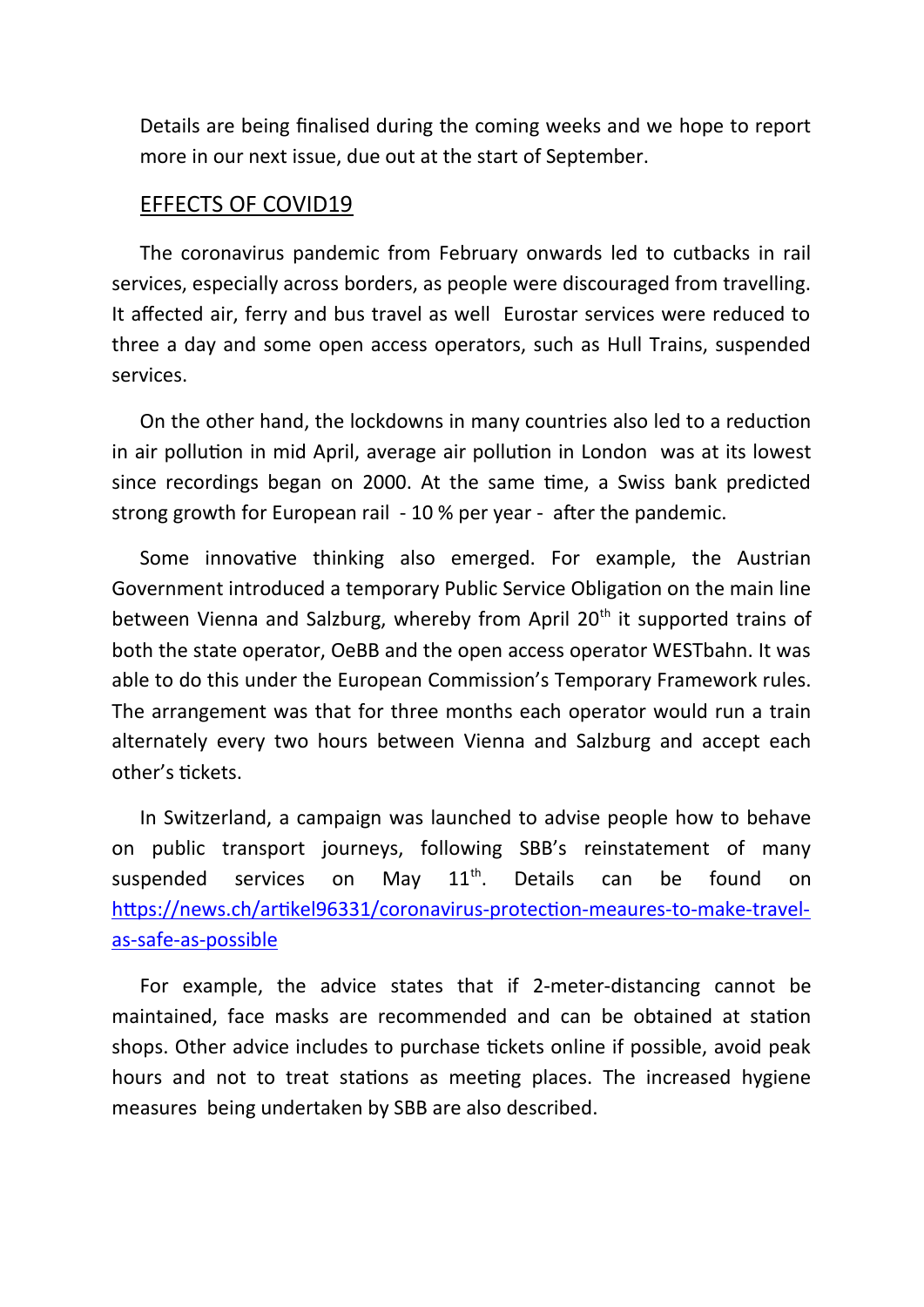The British government suspended all rail franchises, initially for a period of six months and all revenue and cost risk was transferred to the taxpayer. The train operators are still running the services, but for a predetermined management fee.

In the Netherlands, usage of public transport fell in some cases to 10% of 2019 figures but is now slowly growing again. 2019 levels may not be reached again till 2025. Services were maintained on all rail lines and most bus routes, as were cross-border train services to Germany.

There have been many discussions about the long-term future of train services, especially those carrying commuters to work, and these have been reflected, among other places, in e-mail discussions between members of the European Passengers' Federation.

A survey reported in Transport Times in April stated that 20% of the 1500 British adults questioned said they might travel less with public transport until, a vaccine is found. Does this mean that more people may work from home in the future? It may also may mean that the traditional monthly or annual season ticket is replaced by a more flexible ticketing system that reflects the fact that not everyone works full time, at least not in an office or other workplace. Will the traditional peaks be flattened out with more people working shifts instead of a traditional 09.00 to 17.00?

Some longer distance business journeys may be replaced by videoconferencing, and that could affect air as well as rail travel. On the other hand, personal interaction is still likely to play a key role in business relationships.

The design of public transport vehicles is a further topic that has featured in discussions, if social distancing becomes more normal.

Some of these issues will be considered at the EPF General Meeting, conducted by videoconference, on June 6<sup>th</sup>.

#### BACK-ON-TRACK OCTOBER EVENT IN BRUSSELS

Plans are going ahead for this 3-day event from Thursday October  $15<sup>th</sup>$  to Saturday October  $17<sup>th</sup>$ . Already speakers have been confirmed from the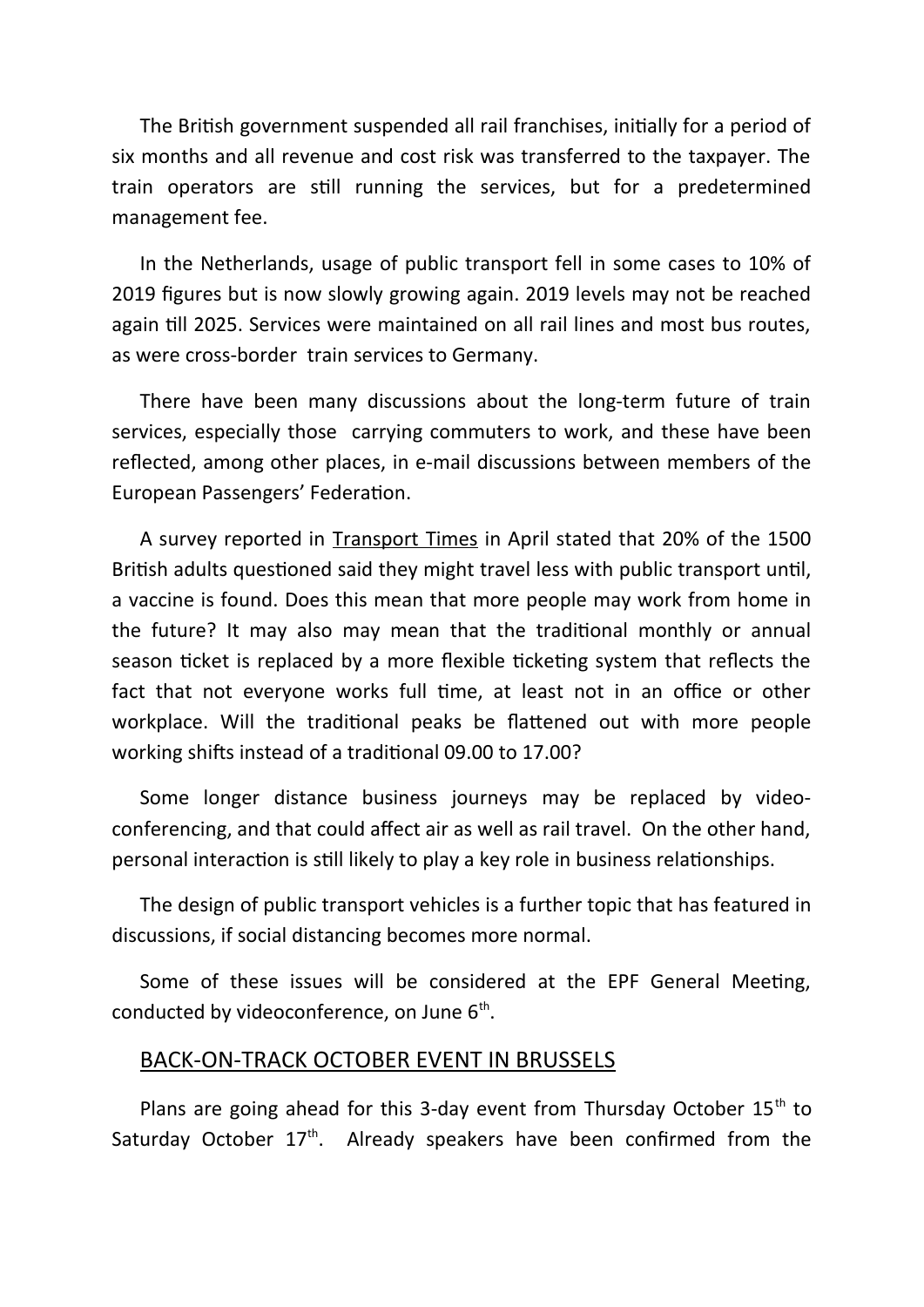European Commission (DGMOVE), Community of European Railways, ALLRAIL and the European Passengers' Federation.

The programme is evolving and it is likely that the Thursday and Friday sessions will feature presentations and panel discussions on the past, present and future of night trains; how a night train network should be managed; economic challenges (value chain and local economic development) and revival of night train hubs.

The Saturday session will then discuss Back-on-Track internal matters and action but also be open to a wider audience.

A crowd-funding page has been launched to help pay for the event: <https://www.okpal.com/back-on-track-belgium-night-train-conference-202/#/>

You can find out more on [https://back-on-track.eu](https://back-on-track.eu/) - and we shall have more details in the next issue of Bulletin of European Rail Travel.

It is not expected that everyone will be able to attend on each day, but the more who can, the better..

#### NIGHT TRAIN PROGRESS AND CAMPAIGNS

SWEDEN The Swedish Transport Administration released a report in early May recommending a night train Malmo – Cologne – Brussels as a first step towards improving links from Scandinavia to Germany and beyond. Accepting that it was difficult to make sleeper services profitable under current conditions, the report calculated a shortfall of 4.7 million Euro per year. However, a poll showed that 21% of Swedes considered a possible night train connection to the Continent as attractive, which suggests it is likely that the service would soon become commercially viable.

Currently only 1% of the travel market between Sweden and the rest of Europe is by rail, but market research shows that more people would do so if there was a better supply of services. It was also found that 12 hours was the maximum time that business travellers were likely to spend on an overnight service whereas for leisure travellers the maximum was 17 hours.

2022 would be the earliest that such a service could be running.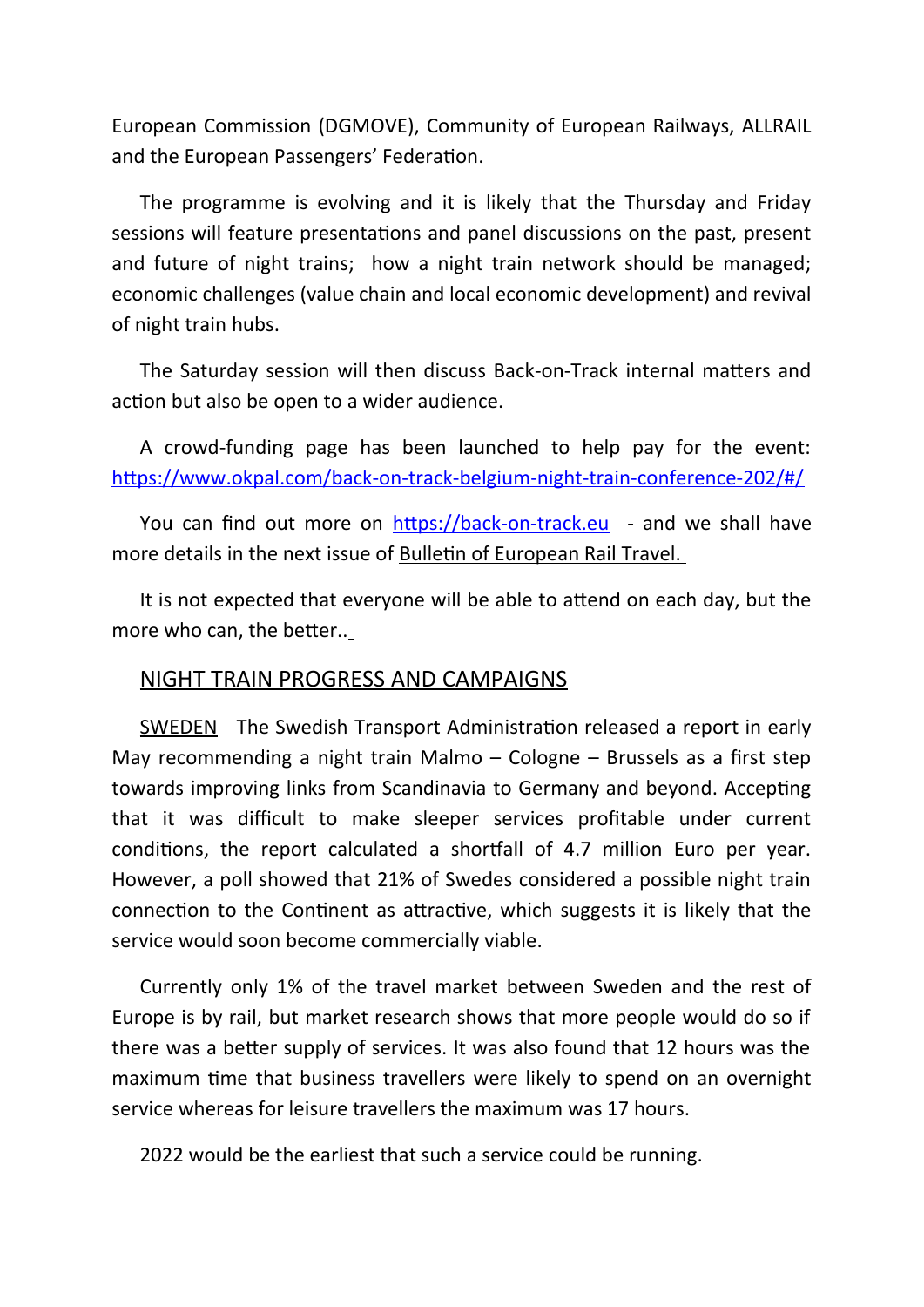#### FRANCE

1. Oui-au-train-de nuit has set out 9 actions necessary to relaunch night trains and has sent these to the Minister of Transport, whom its representatives were due to meet on May 20th.

These actions are detailed as part of a 48-page document and have been supported by other organisations including Objectif Train de Nuit and the Federation Nationale des Associations des Usagers des Transports.

They are:

- I. Maximise the availability and effectiveness of the rail network.
- II. Enable SNCF Reseau to work on a more level playing field.
- III. Form a modernised fleet of rolling stock.
- IV. Motivate mobility operators, with open data and support for open access.
- V. Improve the French rail model in comparison to those of other European countries.
- VI. Construct a framework of intermodal competition.
- VII. Encourage a move to more energy-efficient modes.
- VIII. Encourage local communities to place rail at the heart of land-use.
- IX. Encourage changes in behaviour towards low carbon activity.

Objectif Train de Nuit The association was very encouraged by the vote of the Grand-Est region, on April  $27<sup>th</sup>$ , to support a feasibility study into a Barcelona – Frankfurt overnight service.

Support has also been shown by infrastructure managers including SNCF Reseau, DN Netz and LFP Perthus.

### NEWS FROM PASSENGER ASSOCIATIONS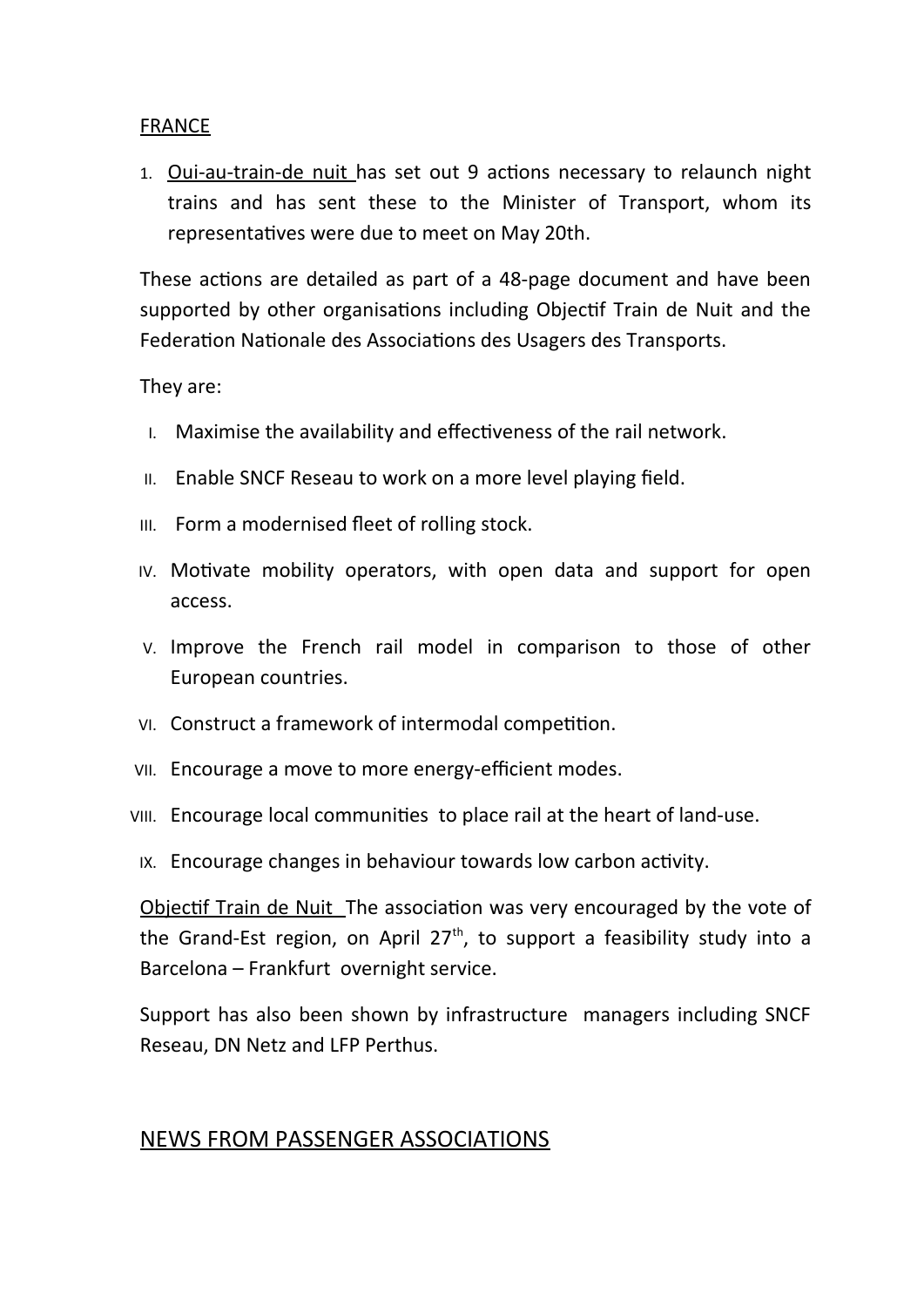AUSTRIA Probahn Osterreich has held a workshop with OeBB managers and as a result the association sent a resolution to the Federal Government.

The resolution welcomes the intention of the Austrian Government to work towards an increasingly sustainable transport system, in order to meet the challenges of climate change and protection of the environment.

It makes 7 specific proposals:

- I. As well as continued improvements to the western and southern main lines, journey times overall must be improved to provide a competitive alternative to the motor car.
- II. Financing of regional and local services must be adequate and guaranteed over a longer term.
- $III.$  Minimum service frequencies throughout the country  $-$  hourly or two-hourly on Sundays and public holidays and at the beginning and end of the day.
- IV. Tax reform to take into account the true costs of public and private transport.
- V. Eliminate tax disadvantages for rail, especially in comparison to air travel.
- VI. Change of emphasis in infrastructure spending from road building to rail.
- VII. Project of Austria Ticket 1-2-3 to be taken forward. Fares throughout the country must be simplified and tickets made easier to understand.

### **GERMANY**

Deutscher Bahnkundenverband has issued a statement on how public transport should adapt to the pro-COVID19 circumstances. The association recommends at least 1.5 meters distance between passengers, with or without masks, a doubling of places in carriages and where necessary additional building measures on platforms. Initially at least, cordoning off very second seat in a train should be sufficient.

In a further statement it urged clear and easily understandable instructions about the wearing of masks. DBV and other passenger and environmental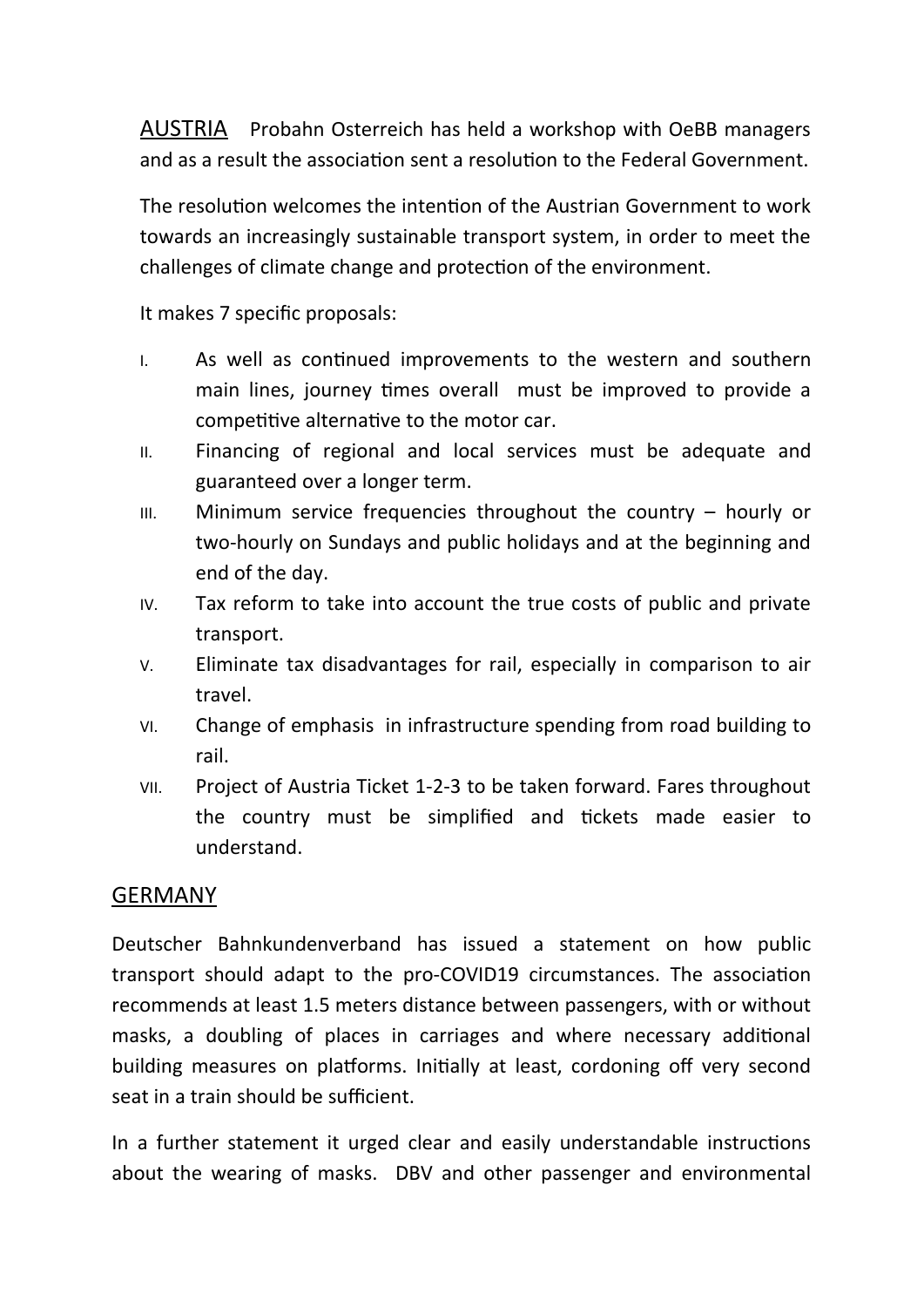associations were, however, opposed to making the wearing of face masks and seat reservations compulsory. Such measures would "considerably restrict the customer community who have to be mobile."

Pro Bahn This national rail passengers' association has just published a new leaflet "Mobilitaet im Urlaub" ("Getting about on holiday") by Joerg Bruchertseifer.

It shows that there are alternatives to flying and driving on holiday.

The leaflet is in German at www.pro-bahn.de/disk/pdf/2020 flyer urlaub.pdf You can obtain the paper version by writing to Pro Bahn at Agnes-Bernauer-Platz 8, D80687 Munich.

GREAT BRITAIN: The East Suffolk Travel Association – one of many local bodies affiliated to Railfuture- has also just published three leaflets promoting exploration of its area by train and bus – ideal for summer days out. The leaflets are available on [www.eastsuffolktravel.org.uk](http://www.eastsuffolktravel.org.uk/) or by post from Trevor Garrod, 15 Clapham Rd Sth, Lowestoft, NR32 1RQ

## NETHERLANDS

The public transport users' association ROVER has been active in lobbying the Dutch Government and train and bus operators to keep services going. They of were concerned that among some people public transport had the image of being unsafe.

## EUROPEAN RAIL CAMPAIGN (UK)

In its Spring Update ERC(UK) reports that it joined with 250 other organisations Europe-wide, including environmental groups and trade unions, to issue a joint press release requesting that state aid be directed away from short-haul air towards rail, which has a much lower carbon footprint. The press release received good coverage from the BBC's Environment Correspondent on April 6<sup>th</sup>. Visit the website [https://eurorailcampaignuk.org](https://eurorailcampaignuk.org/)

ERC(UK) was formed in November last year and continues to grow. To join, send £10 as minimum subscription to the Membership Secretary, 69 Dudley Rd., Tipton, West Midlands, DY4 8EE.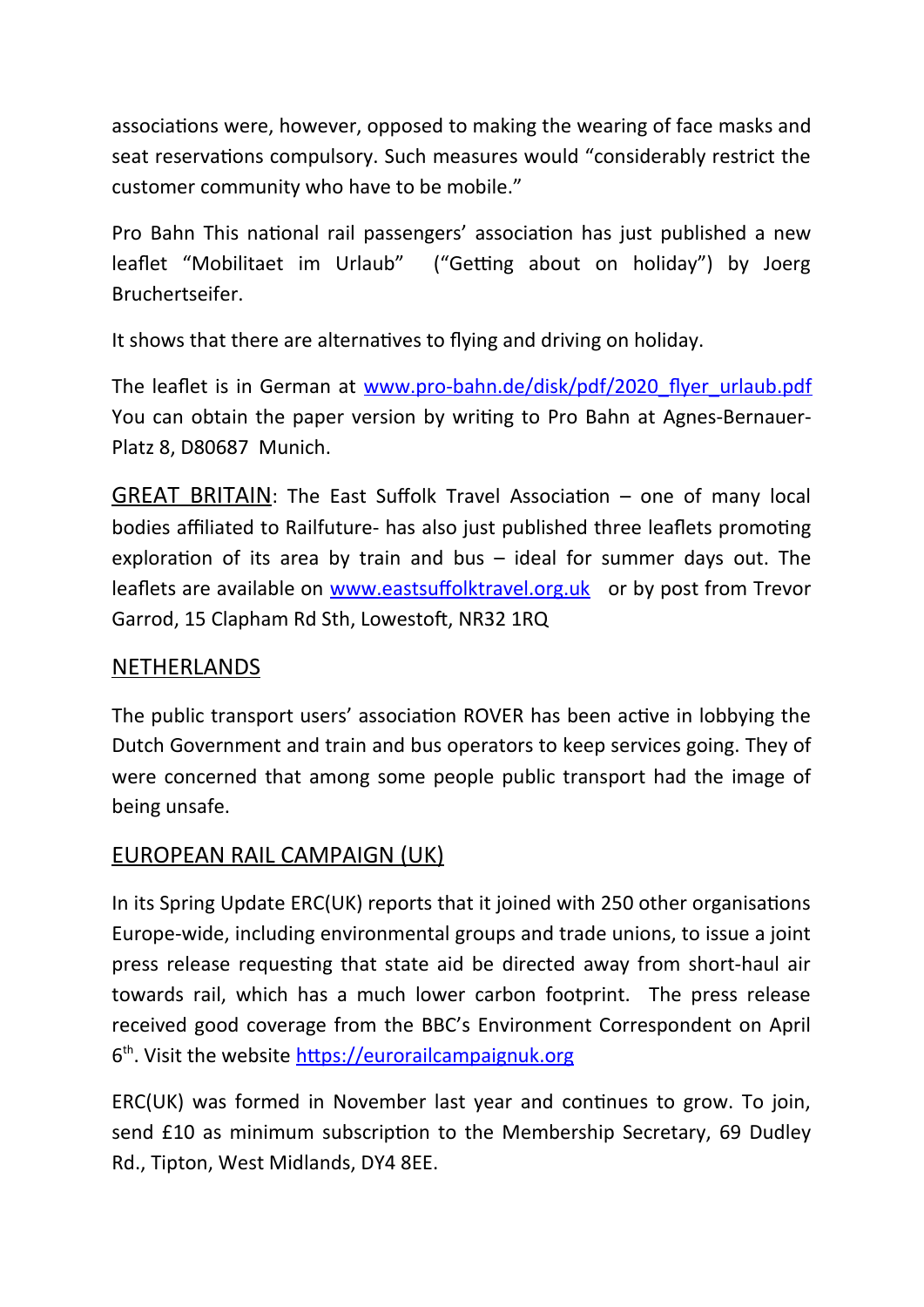## TRAVELLERS' TALES - MONTPELLIER

My first visit to this French city (apart from passing through it on the train) was in early March, partly to prepare for a visit by a British group of pro-rail campaigners.

The city of 280,000 dates from Roman times and became an important centre of learning from the Middle Ages. Interestingly it is twinned with Heidelberg. Nowadays the university institutions are not only in the historic centre but also in the rapidly expanding eastern suburbs.

In the 1990s Montpellier started to develop a modern tram network which now comprises 4 lines stretching for 60 kilometers (37.6 miles). A 24-hour ticket gives you unlimited access to all the trams and city buses.

Most trains serve the historic St Roch station, just a few minutes' walk from the large central square and also very convenient for the urban transport.

However, Montpellier now has a second station, called Sud-de-France, on the recently opened high speed line parallel to a motorway along the southern edge of the built-up area. To reach it you catch the no.1 tram out to the penultimate stop (Place de France) in the eastern suburbs and wait for a shuttle bus to a dome-like building to which you then complete your last 50 meteres on foot. One fellow passenger told me is was "la gare fantome" ("the ghost station") while a local campaigner called it "la gare des pampas"("The pampas grass station"). I mentioned that the name "la gare des betteraves" ("beetroot station") had been coined in northern France when Haute Picardie had been built in the fields between Lille and Paris, but was advised that it is too warm to grow beetroot in the South!

My journey to Montpellier St Roch from the east coast of England had taken just over 12 hours by three British trains, then Eurostar then two French high speed trains, with changes at Lille and Lyon. My journey back was on a direct train from the pampas station to Brussels via Lille taking just over 6 hours.

Looking ahead, however, it is planned to extend the tram line to Montpellier Sud-de-France as a new quarter is built on the fields.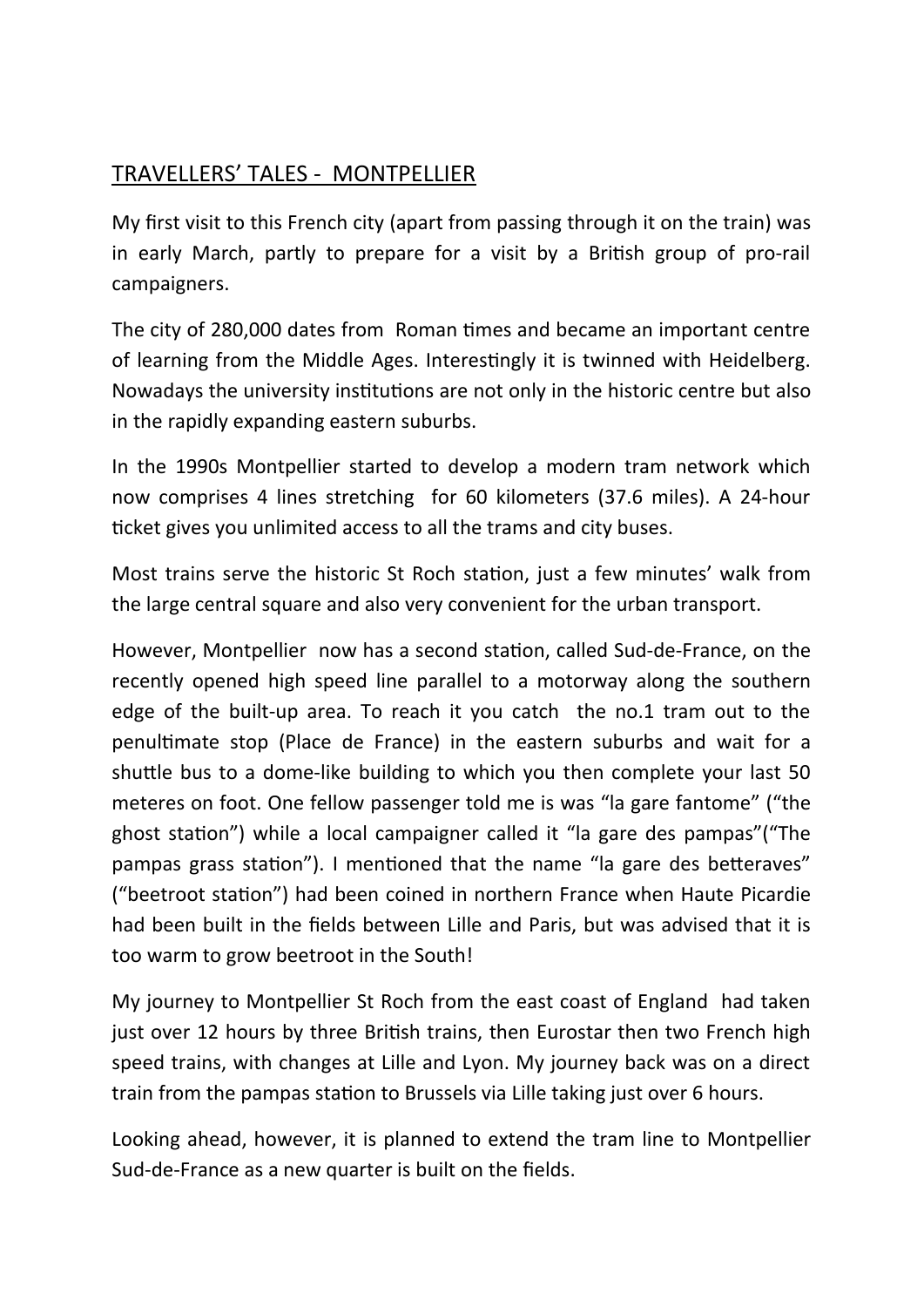Our group visit to Montpellier has had to be postponed till spring 2021, but it will be worth the wait!

Trevor Garrod

### EUROPEAN RAIL TIMETABLE; RAIL REPORT EUROPE

The European Rail Timetable suspended publication in April in its paper format, but plans to reappear in its summer edition in July.

Meanwhile, it has continued to produce electronic Friday Flyers for regular subscribers – which have also been useful in the preparation of this bulletin.

You can order this unique international timetable via the website [www.europeanrailtimetable.eu](http://www.europeanrailtimetable.eu/)

RAIL REPORT EUROPE Jochen Reitstaetter and Trevor Garrod have launched a quarterly series of illustrated reports on international rail travel topics. The first appeared in late April and focussed on international night trains and the work of Back-on-Track. The next is due to appear in July. To join the electronic mailing list, just e-mail [trevorgarrod2000@yahoo.co.uk](mailto:trevorgarrod2000@yahoo.co.uk) or [reitstaetter@catchup-pr.com](mailto:reitstaetter@catchup-pr.com) 

## MORE ELECTRIFICATION IN POLAND

A project has been announced to electrify what was once the Royal Prussian Eastern Railway from Kostrzyn (on the German – Polish border) to Krzyz and hen on to Pila. Work will begin in 2023 at the earliest and will then be completed as quickly as possible.

The city of Gorzow Wielkopolski and neighbouring authorities have been campaigning for years for this scheme. The region will then be able to get more trains from central Poland, at speeds of up to 160 kph; and the line onwards to Bydgoszcz will also be modernised to allow speeds of up to 200 kph

More capacity will be created for freight trains and station improvements will include real-time information and better platform surfaces.